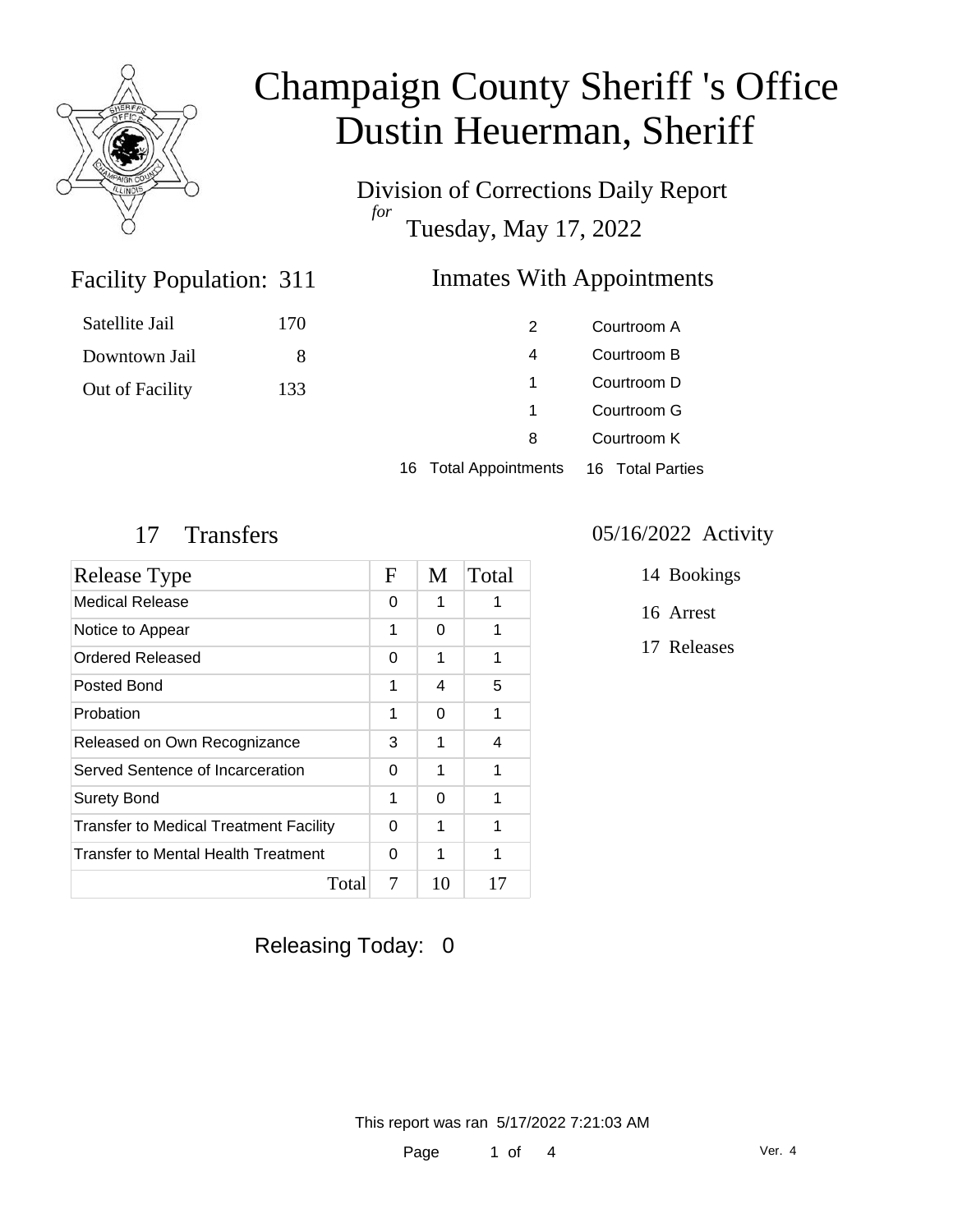

Division of Corrections Daily Report *for* Tuesday, May 17, 2022

### Custody Status Count

- Electronic Home Dentention 17
	- Felony Arraignment 7
		- Felony Other 1
	- Felony Pre-Sentence 6
		- Felony Pre-Trial 241
	- Felony Pre-Trial DUI 5
	- Felony Sentenced CCSO 6
	- Felony Sentenced IDOC 8
		- Hold Other 3
	- Misdemeanor Arraignment 2
		- Misdemeanor Pre-Trial 7
			- Petition to Revoke 2
			- Remanded to DHS 5
		- Traffic Sentenced CCSO 1
			- Total 311

This report was ran 5/17/2022 7:21:03 AM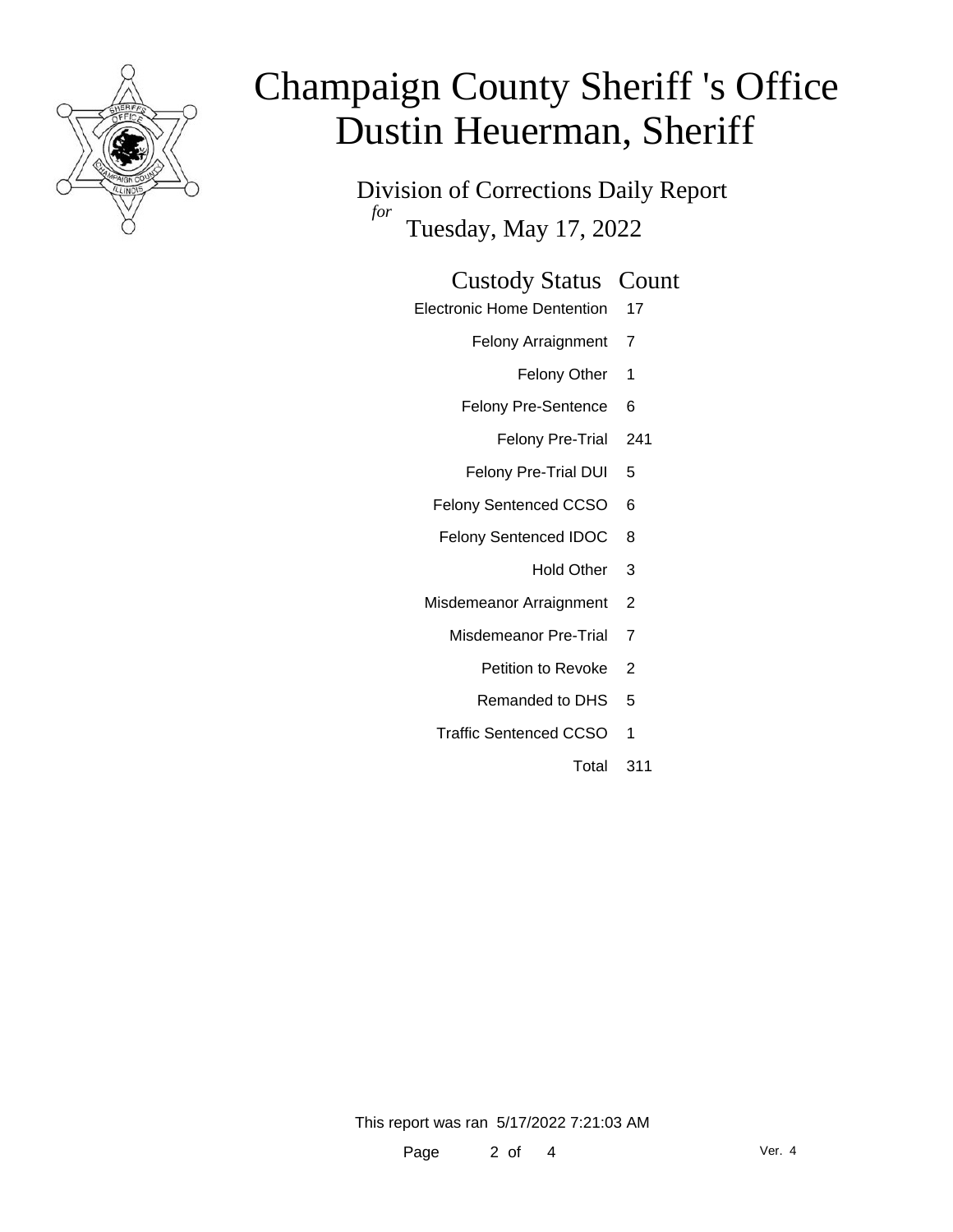

Division of Corrections Daily Report *for* Tuesday, May 17, 2022

# Inmates With Appointments

| Jailing Party Name            | Location    | Number of Records / Node |
|-------------------------------|-------------|--------------------------|
| <b>BRIGGS, PATRICK MONTAY</b> | Courtroom B | 1 / Out of Facility      |
| BROWN, GERALD DEVON, Junior   | Courtroom K | 1 / Satellite Jail       |
| CHAPPLE, MALIK BIANCO         | Courtroom B | 1 / Satellite Jail       |
| COBB, MARQUISA SHANEE         | Courtroom K | 1 / Satellite Jail       |
| CUNNINGHAM, LAVANDA RENEE     | Courtroom K | 1 / Satellite Jail       |
| HOLLIDAY, KEVON SAMUEL        | Courtroom K | 1 / Satellite Jail       |
| HUFFMAN, MICHAEL LEONARD      | Courtroom D | 1 / Satellite Jail       |
| LENOIR, JOHN CHRISTOPHER      | Courtroom B | 1 / Satellite Jail       |
| MILLER, ANTHONY               | Courtroom A | 1 / Satellite Jail       |
| MOLINA, PABLO DAMIEN          | Courtroom K | 1 / Satellite Jail       |
| OVERMAN, ZACHARY WILLIAM      | Courtroom K | 1 / Satellite Jail       |
| PETTIGREW, MALCOME JAMIESON   | Courtroom G | 1 / Satellite Jail       |
| PICKENS, DANTE DEVON          | Courtroom B | 1 / Out of Facility      |
| RIVERA, ANDRIANNA LEANN       | Courtroom K | 1 / Satellite Jail       |
| WEIR, CLINTON HOWARD          | Courtroom A | 1 / Downtown Jail        |
| WORKMAN, GABRIEL KENNEDY      | Courtroom K | 1 / Satellite Jail       |

### **Transfers**

| <b>ADKINS, MARLENE MARIE</b>             | <b>Surety Bond</b>                  | Satellite Jail  |
|------------------------------------------|-------------------------------------|-----------------|
| BRENSON, JOHNATHON MARTEZ                | Posted Bond                         | Satellite Jail  |
| COOK, MICHAEL EDWARD                     | Served Sentence of Incarceration    | Out of Facility |
| <b>FERGUSON, CHRISTOPHER</b><br>JERMAINE | Transfer to Mental Health Treatment | Satellite Jail  |
| HILL, MARJORIE DAWN                      | Released on Own Recognizance        | Satellite Jail  |
| HURSEY, DANIEL SCOTT                     | Ordered Released                    | Downtown Jail   |
| <b>JACKSON, CARMEN MARIA</b>             | Released on Own Recognizance        | Satellite Jail  |
| LASTER, CERVANTES LAPORTE                | Posted Bond                         | Satellite Jail  |
|                                          |                                     |                 |

This report was ran 5/17/2022 7:21:03 AM